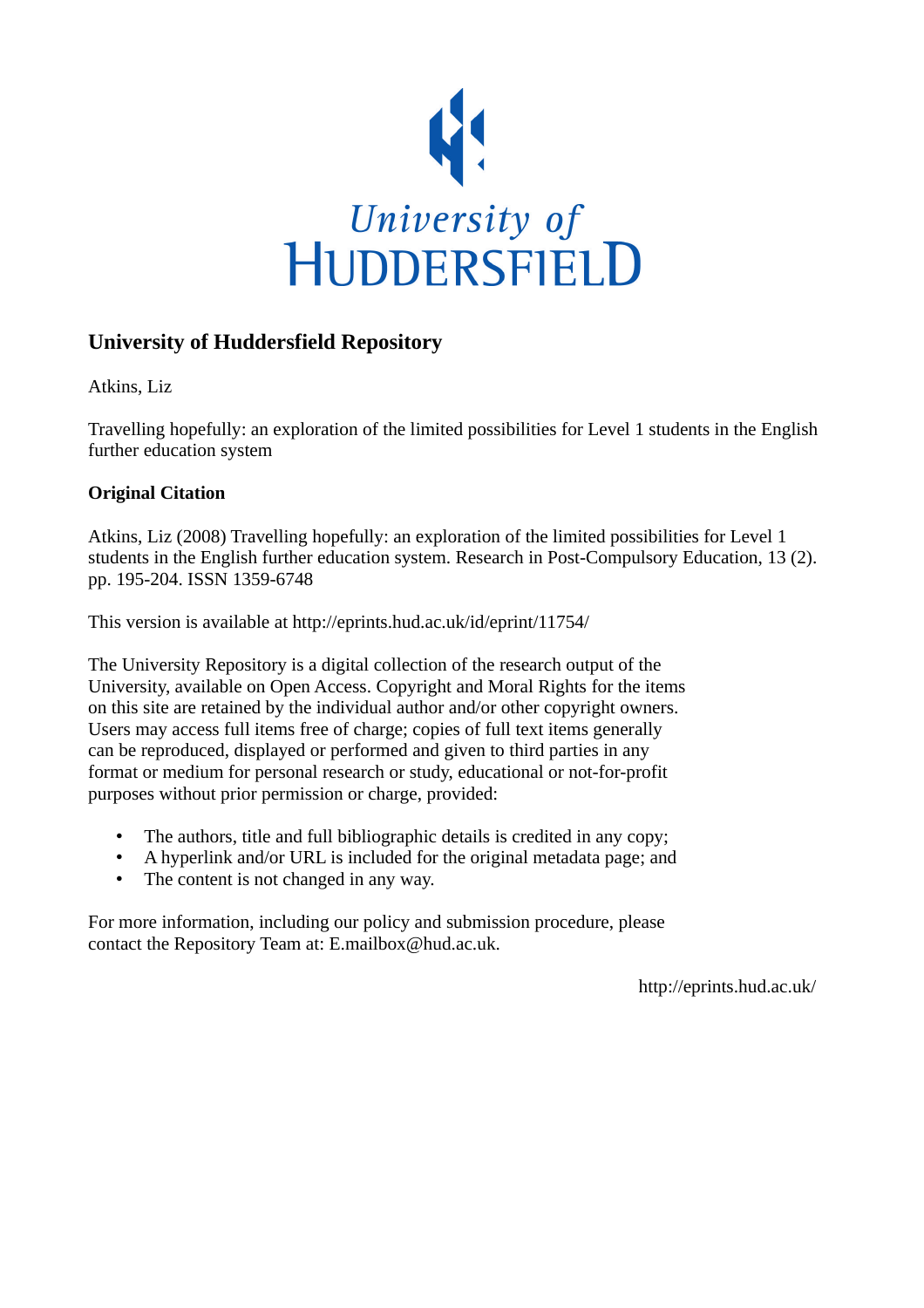Travelling Hopefully: an exploration of the limited possibilities for Level 1 students in the English Further Education System

Liz Atkins Nottingham Trent University School of Education Lionel Robbins Building Clifton Lane Nottingham NG11 8NS Email: liz.atkins@ntu.ac.uk Tel: 0115 8483469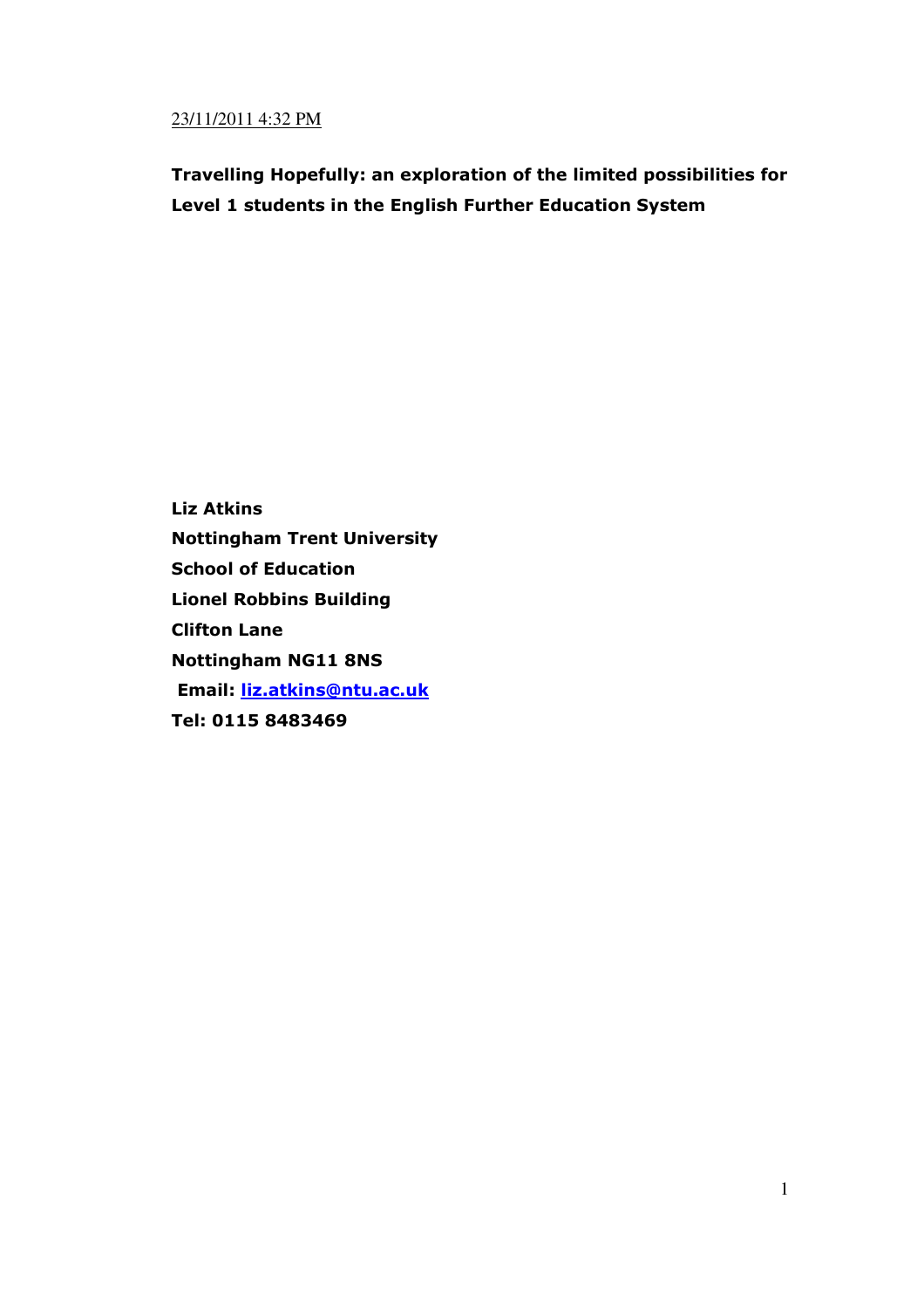## Abstract

This paper discusses the findings of a study exploring the aspirations and learning identities of 3 groups of level 1 students in 2 English Further Education (FE) colleges. Emerging identities are explored in the context of classed and gendered dispositions and the educational positioning of the young people. The study finds that the young people's lifestyle aspirations have a heavy celebrity influence and that their occupational aspirations have an unreal, dreamlike quality associated with a lack of awareness of the trajectories they would need to follow to achieve their ambitions. Further, the paper argues that whilst the young people are developing identities in which learning, leisure, work and domesticity are synonymous, leisure identities assume the greatest importance to the young people. The paper concludes that this aspect of the young lives is significant since it provides an 'escape' from the mundane drudgery of a low value vocational programme and the inevitability of a future engaged in low pay, low skill work.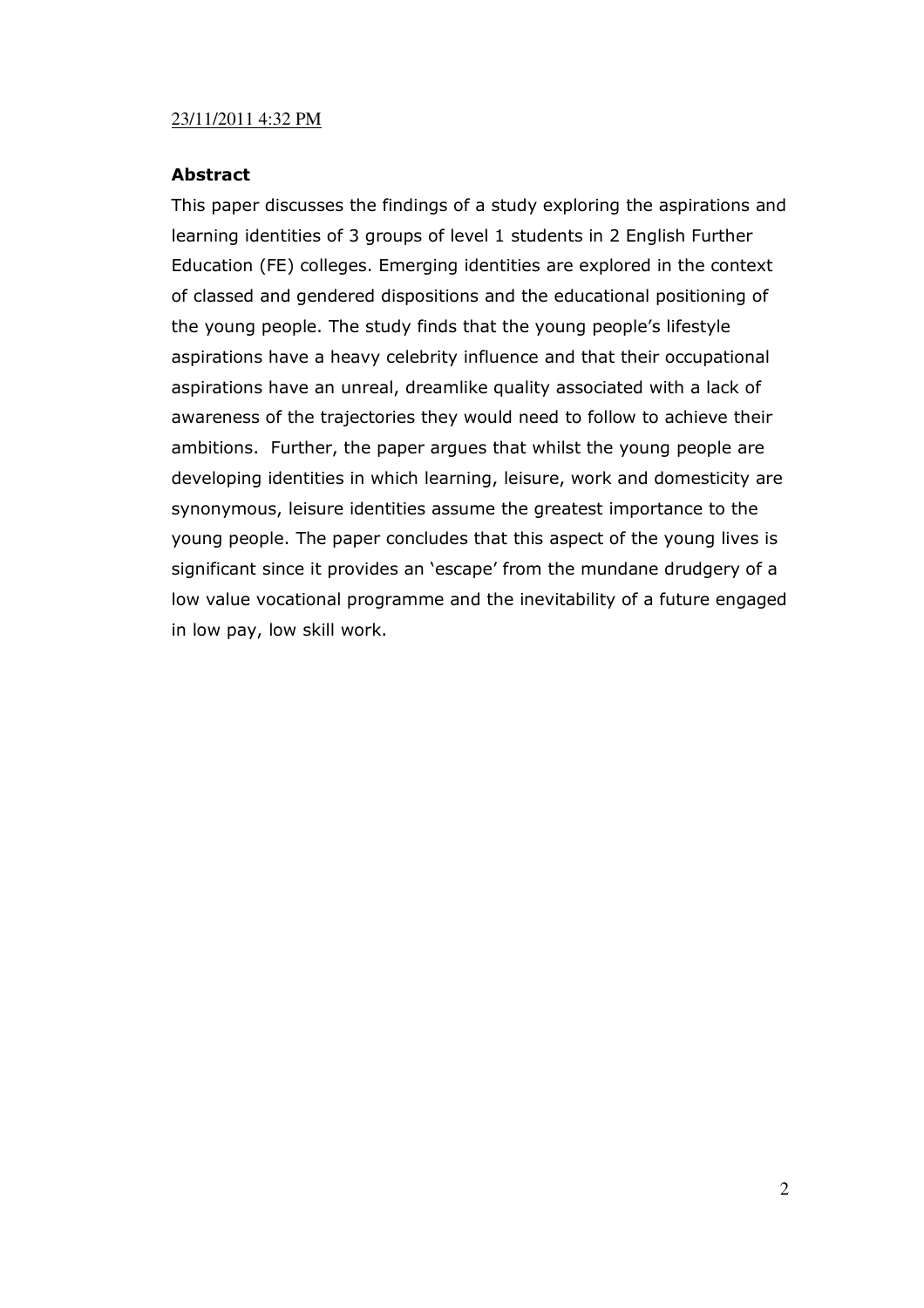# Travelling Hopefully: an exploration of the limited possibilities for Level 1 students in the English Further Education System

## Context and Methodology

32 students and 12 staff from 3 student groups in 2 colleges participated in the study which employed an inclusive methodological approach in an attempt to demonstrate value and respect for the young people (see Atkins, 2005). This was supported by a variety of data gathering methods including interviews, observation, limited documentary evidence, paper based data (e.g personal profiles) from the students and serendipitous data. Emerging themes from the data were discussed with and validated by the young participants.

Two of the three groups of students were drawn from St. Dunstan's College, which is located in an industrial town in the North of England and one from Woodlands College, located in a city in the English Midlands. Woodlands College had recently introduced a new level 1 programme in response to staff concerns about the existing curriculum. This programme, known as the 'level 1', consisted of multiple small accreditations related to literacy, numeracy and personal and social education with one day a week spent working towards level 1 NVQ units in a choice of one of four different vocational areas. Both groups at St. Dunstan's were pursuing nationally recognised GNVQ foundation (level 1) awards, one group in Information Technology (IT) and the other in Health and Social Care (HSC).

## Culture and Class

The students were representative of two main cultural groups. Three quarters (24/32) were white working class with family backgrounds in the ex-mining communities of the Midlands and Yorkshire and six students came from Muslim families all except one of these having origins in Pakistan. All the students involved in the study (including the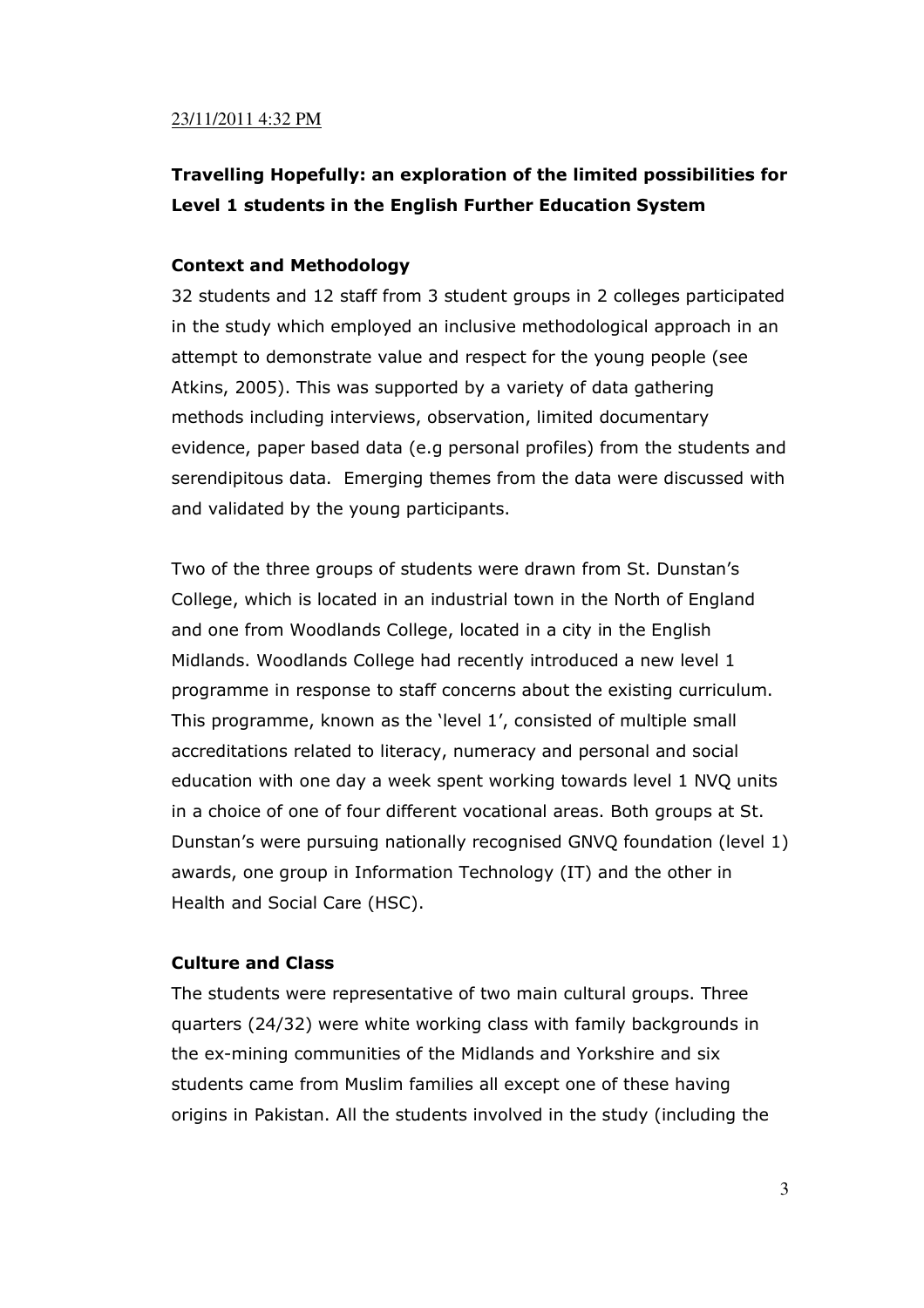two who fell outside these groups) came from lower socio-economic groups. Social class was reflected in lifestyle and parental occupation and was also evident in the gender stereotyped vocational FE programmes followed. Vocational programmes tend to be populated mainly by students from working class backgrounds (Colley et al 2003:479), have been widely criticised for socialising students into particular job roles (Helsby et al 1998; Ainley, 1991; Bathmaker, 2001) and tend to be regarded as of lower status than academic programmes (Bloomer 1996:145/148; Edwards et al 1997:1). Gleeson (1996:100) has argued that they are 'typically uncritical' and do not address important issues of inequality and social justice yet, despite these criticisms, for the young people in this study, a level 1 vocational programme at their nearest college was their only option.

Limited employment and education opportunities are available for unskilled 16 year olds with very low levels of credential. They are denied access to benefits but paid to stay in education as a result of policy implemented by a government intent on credentialising the whole workforce, yet are unable to stay at school as they do not have the prerequisite credentials to study at a higher level. They are also effectively excluded from many work based learning programmes where training is only available at level 2 or above (e.g. plumbing and childcare), and from 'academic' re-sit programmes which normally require evidence of 'D' grade GCSEs. Thus, only vocational programmes are available and the 'choice' of these at level 1 is not only limited nationally (14-19 Reform Group 2004a:17) but also at a more local level as College Senior Management Teams (SMT) determine, for financial and strategic reasons, which programmes they will offer. The nature of guidance or allocation to programme is equally open to chance, often determined by factors such as number of enrolments and illustrated by Leonardo (Level 1, Woodlands):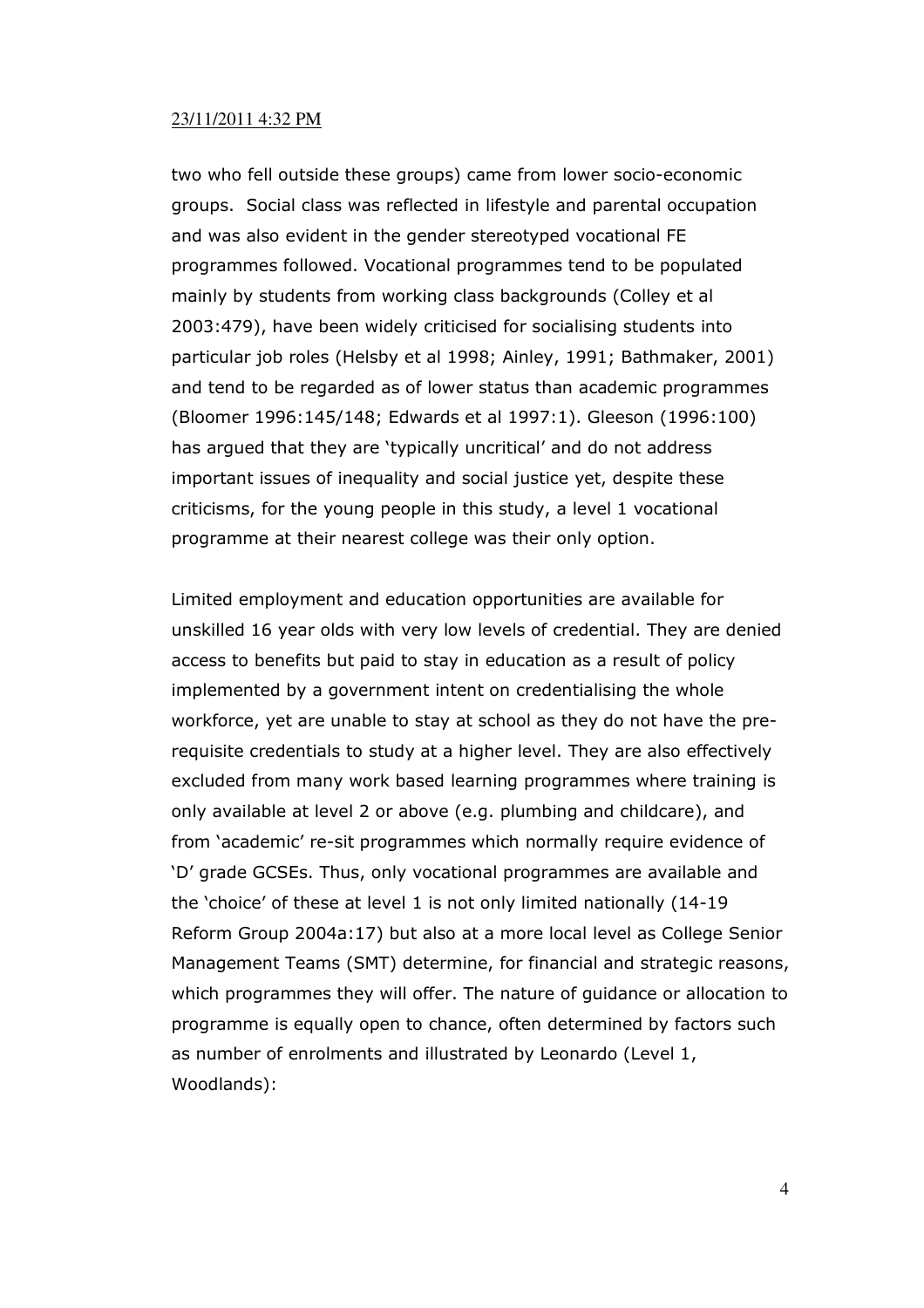[I came onto Level 1] 'cos I couldn't get on to the course that I wanted to get on to…it was engineering, refrigeration and reconditioning. [I came on to the Level 1] because I didn't know what else to do

These factors combine to constrain young people to the extent that a decision to go to the local college and take a level 1 vocational course ceases to be even the 'pragmatically rational process' described by Hodkinson (1998:103) much less an active choice. Rather, in terms of socio-economic status and lack of credentials, young people like Leonardo are structurally positioned, perhaps inevitably, to make a transition to a limited range of low level, low status further education programmes in which they will be engaged in 'busy work' – useful for filling time and able to produce an individual 'socialised to work' (Tarrant, 2001) but of little value in terms of learning and education.

#### Gendered Roles and Domesticity

Socio-economic structures and those of the education system are not alone in denying opportunity to these young people. Adherence to traditional gender roles, or 'gendered habitus' (Reay, 1998: 61) in which both young men and young women appeared to view the gender divisions as natural and universal also formed a major part of the young peoples' dispositions and identities. The female students, whilst notionally rejecting domesticity as an option for the future, were all engaged in domestic activity at some level and a significant number undertook often onerous caring responsibilities in addition to their college course. Colley et al (2003) have argued that vocational learning is a process of becoming and that 'predispositions related to gender, family background and specific locations within the working class are necessary … for effective learning'. Further, they suggest that the dispositions of individuals on care programmes are shaped by the female stereotype of caring for others, something which was particularly evident in the students in the HSC group at St. Dunstan's.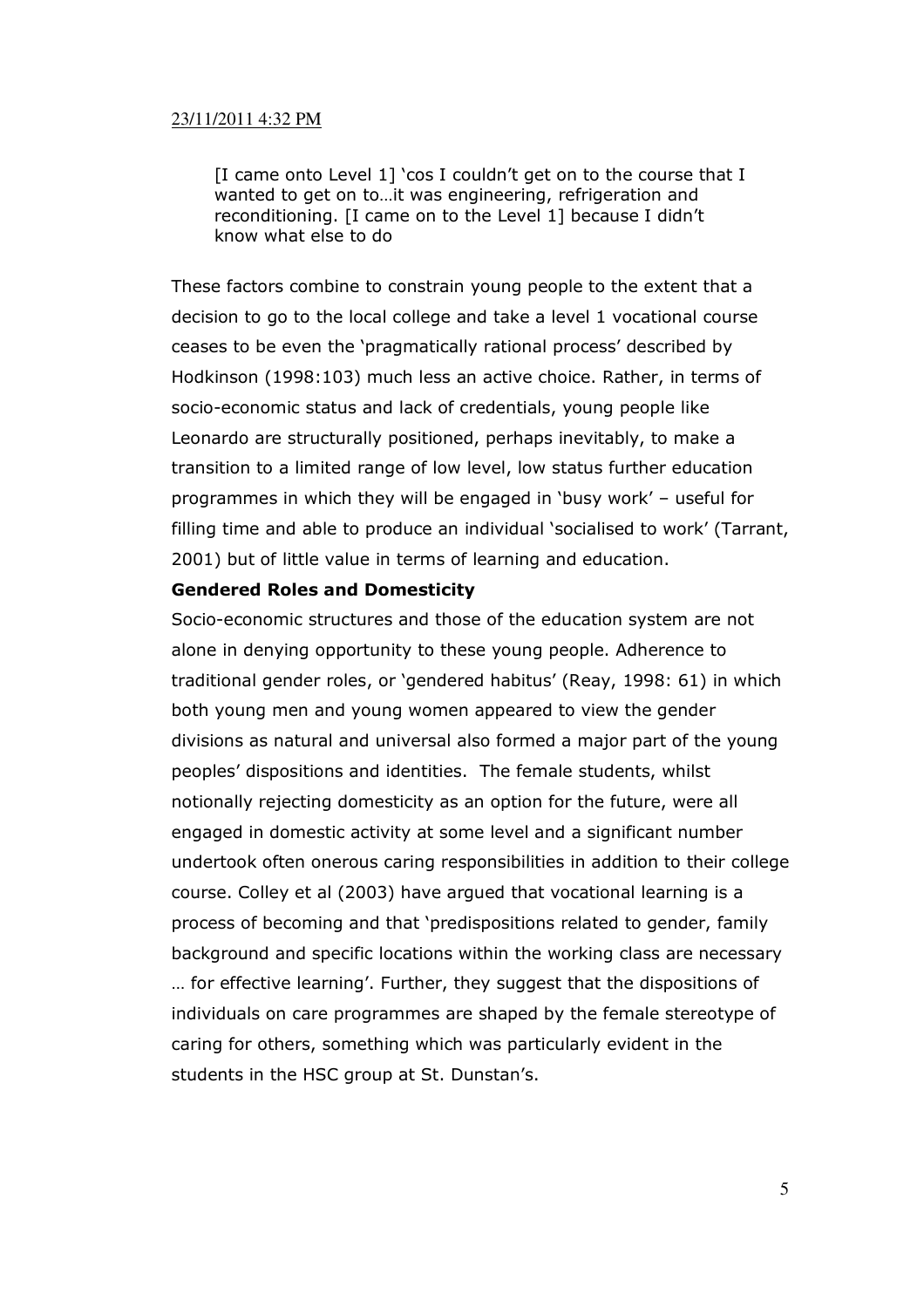However, there was a tension between these caring identities and in the students' expressed rejection of fulfilling a 'wife and mother' female stereotype, similar to that described by Hodkinson et al (1996:117/119) who found that, despite entering gender stereotyped occupations, young women made little reference to marriage and domesticity when describing their future plans and suggested that they were disinterested in marriage and domesticity after observing the impact of this on older sisters. Consistent with this, only 5/20 female students included children in their imagined future. Significantly, these students had no major domestic or caring responsibility within the home, unlike those of their peers who rejected domesticity as a possible future.

In contrast, the male students, irrespective of cultural or ethnic background, envisaged futures where they would 'look after' a wife or girlfriend and, indeed, a family in which 'look after' meant to provide financial support. The prevalence of such gendered values amongst the white working class ex-mining communities was highlighted by Jaskaren, a lecturer at Woodlands College:

The other thing people should look at is general culture in the working class. If my son did better than me I would be proud but I have been to meetings in mining communities where if the son is doing better than dad he doesn't like it. Mining communities used to have a job for life and this engendered the attitude ' I don't need to study' – this attitude still prevails in the third generation. If someone does better the community doesn't want to know.

(Jaskaren, Lecturer Woodlands College)

This comment demonstrates the way in which the prevailing paternalistic culture of the former mining communities maintains a status quo in terms of family hierarchy and consequently class status. Father/son relationships which discourage education in this way suggest that it is not only young women who are constrained by local cultural and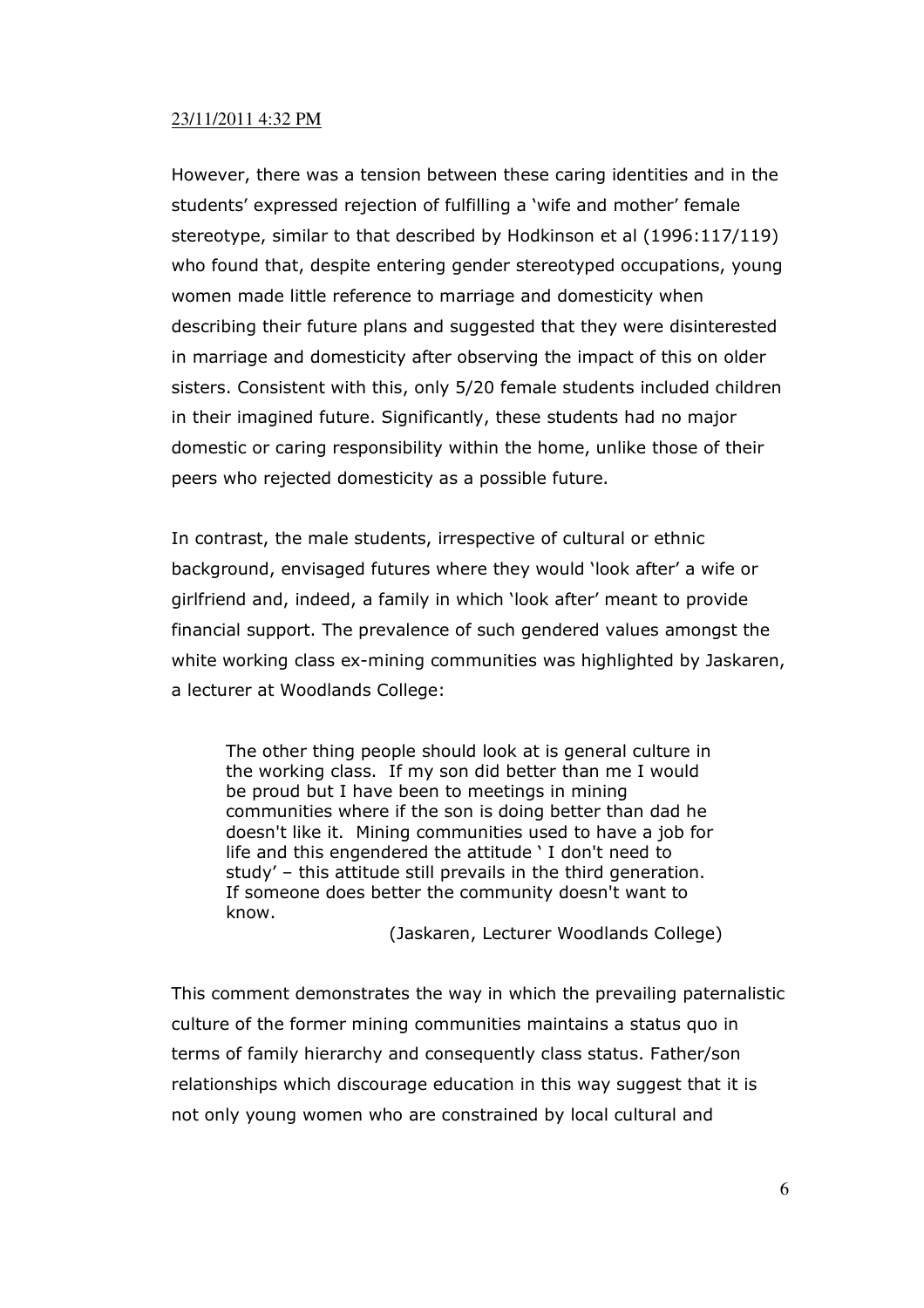gendered practices and beliefs which are regarded as natural and normal by the community.

## Fantasy Futures

All the young people in this study, irrespective of gender or ethnicity, demonstrated a fascination with celebrity culture, and a conviction that one day they would experience a sudden transformation which would lead to a celebrity lifestyle. This was reflected most strongly in their aspiration to achieve an affluent lifestyle, but also in that when making their own choice of pseudonym during the fieldwork for the study, almost all chose the names of 'well known' celebrities drawn largely from the fields of sport, film, television or fashion. This preoccupation with a celebrity lifestyle formed a significant aspect of the young peoples' leisure activity in terms of their interest in popular culture, 'reality' television programmes such as 'Big brother' or 'Pop Idol' in which the winner received significant cash rewards and instant fame and high profile personalities such as the Beckhams.

Ball et al (1999:214) have discussed the concept of fantasy futures, a belief in sudden transformation, of waking up rich and famous (for example by appearing on Big Brother or winning the lottery), and this phenomenon has also been identified in a study of NEET (not in education, employment or training) young people in Wales (TES 2006). Some young people did, however, acknowledge the likelihood of a more mundane future. For example, Catherine (Level 1, Woodlands) wanted to be a dress designer but recognised that she was more likely to 'have babies and work in a clothes shop' whilst Al (IT, St. Dunstan's) wanted to be an IT consultant in America, but followed this up by saying somewhat wistfully 'I can dream it'.

Whilst the young people in this study acknowledged that their futures were likely to be more mundane, they did not appear to see any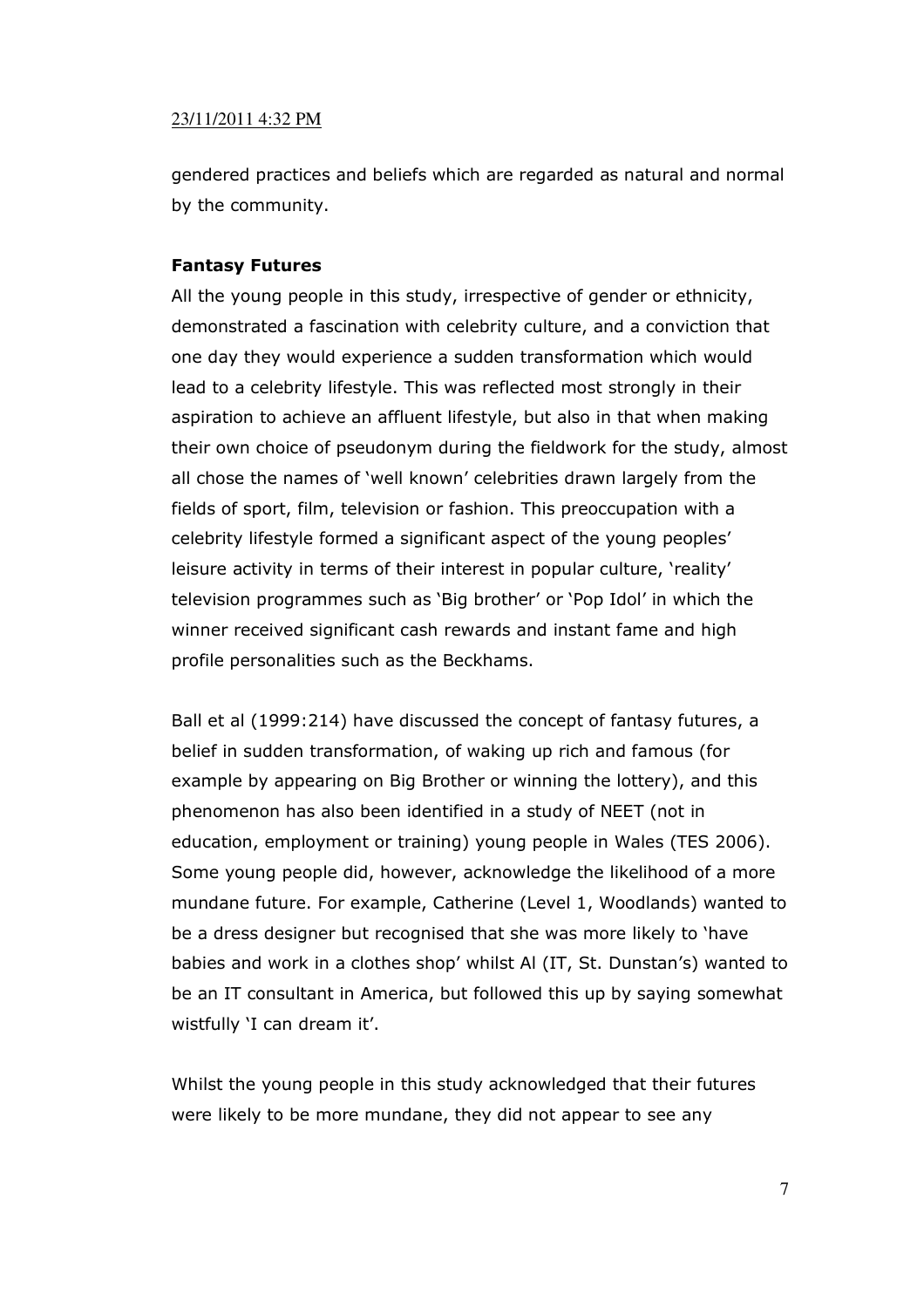dissonance between their anticipated future employment and their lifestyle aspirations. Paris (GNVQ HSC; St. Dunstan's) for example, wanted to be a midwife, but envisaged herself living in 'a mansion' in North Yorkshire. Leonardo (Level 1: Woodlands) expected to become a self-made multi-millionaire. Although his plans for achieving this were somewhat vague, and certainly inconsistent with his occupational ambition to become a refrigeration technician, they were not apparently unrealistic to those who were interviewed with him. This inability to detach an occupational aspiration from a fantasy lifestyle seems to suggest that the young people perceive their occupational ambitions to be as likely or unlikely as winning the lottery.

It appears that the achievement of occupational ambitions may indeed be as likely as winning the lottery. Knowledge about career pathways, credentials and the potential length of transition was limited to one student (Abdul, IT St. Dunstan's) who had observed his cousins' transitions through higher education. Of the other 31 students who participated in the study none had any idea of the pathways, credentials or length of transition necessary to achieve their aspirations, and, like the young people in Bathmaker's (2001) study, they showed no inclination to investigate this.

However, having such dreams, whether of fantasy futures or even fantasy occupations may be necessary to enable the young person to accept the reality of 'here and now' and to enable them to rationalise pragmatic responses to imperatives such as the need for money. The drudgery of the low pay low skill work that many young people engaged in, or progressed to, was only ever perceived to be temporary in the context of a belief in a sudden transformation to fame and fortune or the possibility of a return to an education which would enable them to fulfil their occupational aspirations.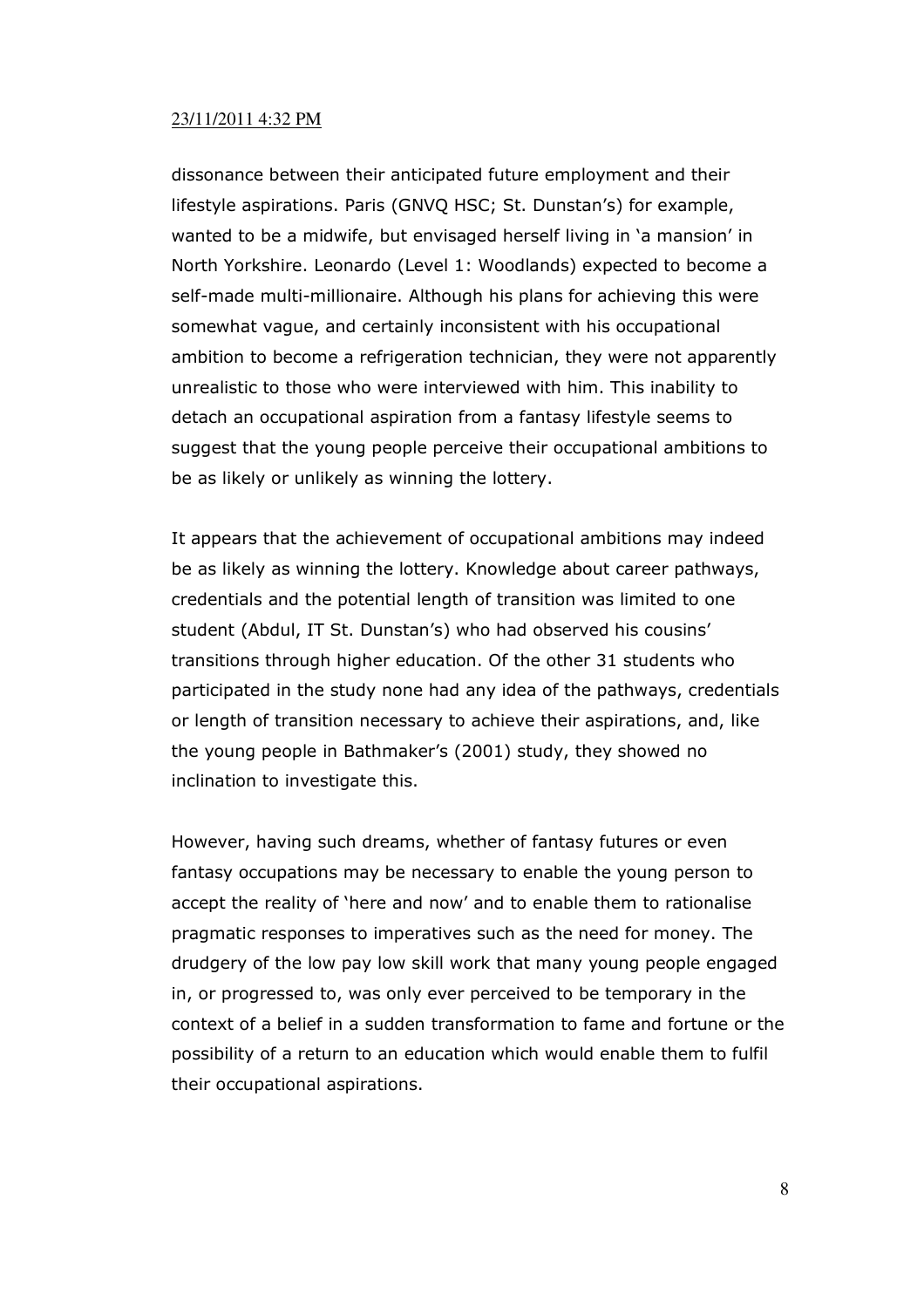## 'Buying In' to Learning?

At interview all the young people who participated in the study expressed a clear verbal commitment to 'doing the course' and to the concept of lifelong learning, creating an image of industriously using their level 1 programme to build up to the future. All anticipated progressing through an extended transition to a professional or technical role, suggesting that their apparent commitment may have been the instrumental motivation based on a form of credentialism promoted by educators and policymakers described by Ecclestone (2002:20).

Each young person expressed a clear perception that working hard and achieving 'good' credentials was important. This was expressed in a number of ways. For example, Wayne (IT St. Dunstan's) explained how important good attendance was to success, which he defined in monetary terms:

I have just got to keep coming to college and keep coming till the years have gone past because I've got three brothers who did the same and they earn about £8 an hour now

Jade (HSC St. Dunstan's), like Wayne, compared herself with her siblings, in this case to emphasise how credentials might give her a better future:

My mum's wanting me to be go into a job where it's qualified and there's plenty of money behind it 'cos she wants me to do good. Like my sisters, I've got three sisters older than me and they've turned out to be just mums, they've got nowhere in college and nowt like that and I just want to prove to me mum that I want, I can get qualified and get far (original emphasis)

These young people perceived themselves to be working hard in pursuit of their goals, and expressed confidence that with continued commitment they could achieve their occupational ambitions yet data from observations and staff interviews indicated that they spent most of their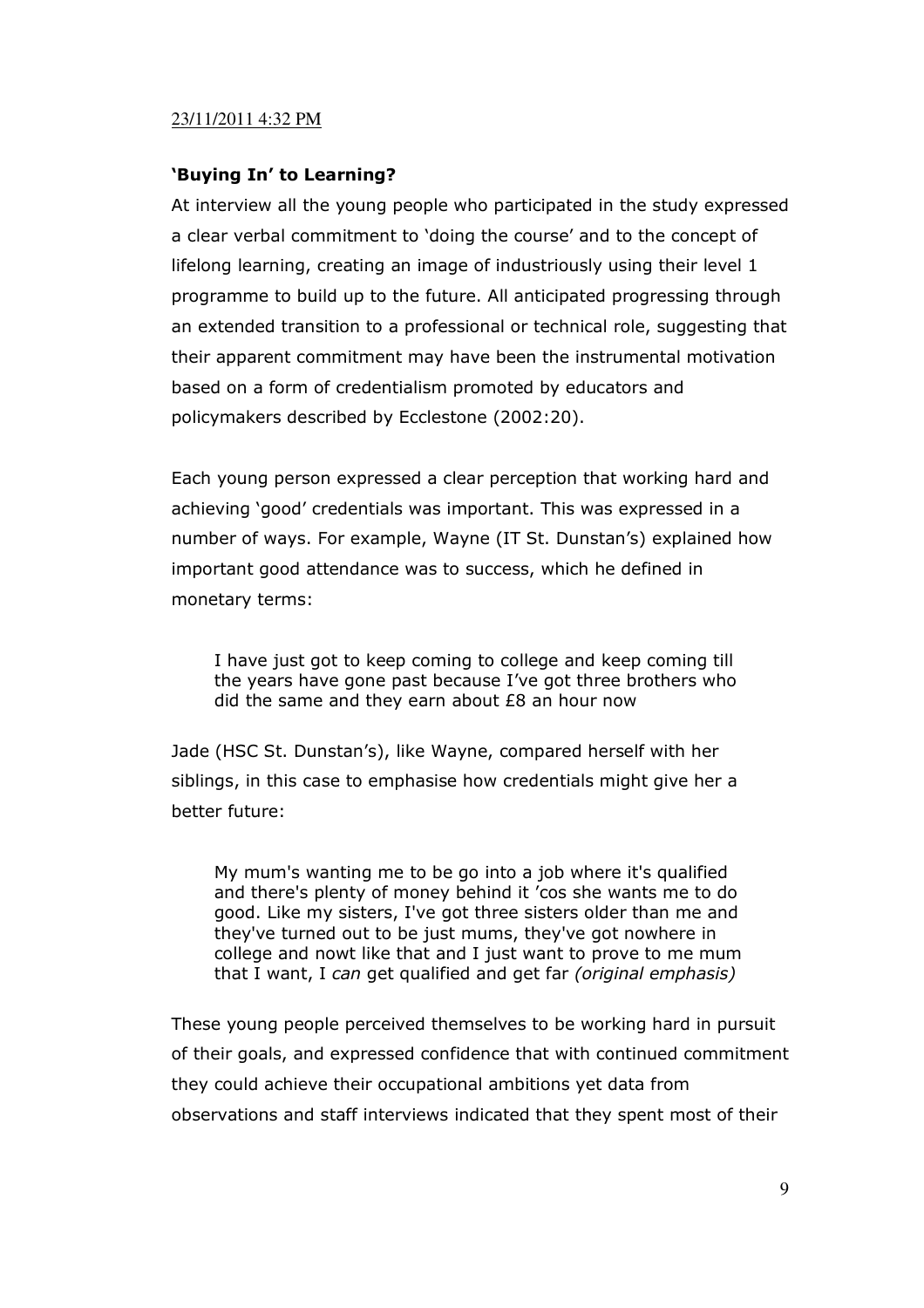time 'doing leisure' rather than 'doing work' providing an interesting contradiction between personal rhetoric and reality. Most of the young people interviewed were clear and confident in their responses and did not appear to be expressing the lifelong learning rhetoric in the sense that they believed these were the answers I expected. Rather, this appeared to be their reality, at least at that moment in time suggesting that their apparent buy in to the lifelong learning rhetoric formed, at least in part, a recognition of the societal value placed on credentials and occupations and reflected an attempt to move beyond the dispositions they brought from past learning programmes (Ecclestone 2002:144) and to be valued within a hierarchy of lifelong learning.

Despite this, only 12/31 of the young people progressed to level 2 provision, with the remaining students failing, withdrawing or choosing not to pursue level 2 study. It has been suggested that some young people remain on low level vocational programme out of a belief that 'qualifications will get them jobs' (Bathmaker 2001:90), and that even relatively low status programmes and credentials can buy a degree of economic capital or be used to engender more cultural capital (Colley 2006:25). However, Colley's study related to Level 3 CACHE Diploma students and whilst her argument may be extrapolated to students on higher level vocational programmes, it seems that for students on level 1 vocational programmes there are two significant factors which prevent this happening. Firstly, level 1 vocational programmes such as those followed by the young people in this study carry no occupational currency and cannot, therefore, be exchanged for economic capital. Secondly, many of the young people were not on programmes they had 'chosen' but on programmes to which they had been directed. This seems to suggest that many level 1 students may be undertaking programmes in subject areas in which they have no intrinsic interest.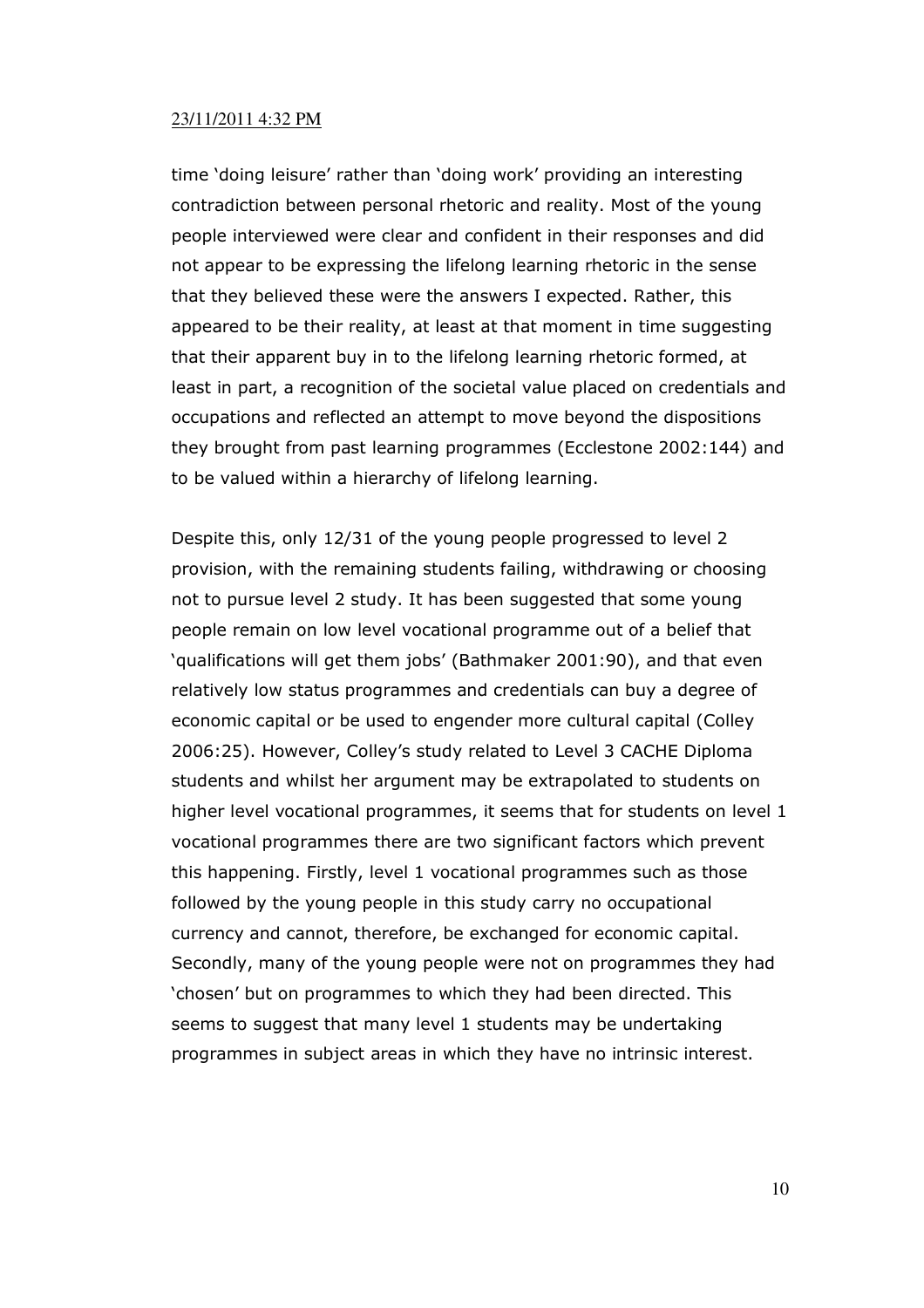Consequently, it may be argued that those young people who do not 'progress' through multiple levels of vocational programmes are simply making 'pragmatic decisions' (Hodkinson 1996:125). That is, they are exercising agency constructively in the sense that they are recognising the constraints and limitations they live within and using their limited cultural capital as a basis for gaining whatever economic capital they are in a position to secure. Emma and Naz (both IT St. Dunstan's) provide examples of this. Emma had wanted to 'do leisure and tourism' but this had failed to recruit and she had been directed to an IT programme in which she expressed disinterest. Emma worked with her mother as a part-time cleaner at a local supermarket. Naz had enrolled for his programme on the basis of a 'D' grade GCSE, this being the highest he had achieved in any subject. He spent weekends working with his father as a construction labourer. Naz failed his GNVQ and Emma withdrew from her programme after one term. Although these students' destinations were formally unknown to the college, their friends suggested that both had continued with their existing employment in a full time capacity. This suggested that they were making the best use of existing capital in the form of family connections to obtain low paid, low skill work which would generate an immediate, if very limited, economic return, rather than hoping that a vague and distant future would provide credentials necessary to get the job (and economic return) that they aspired to.

#### Working Hard at Doing Leisure

The young people expressed a conviction that they were 'working hard' – something which was consistent across all groups and individuals – despite published research (Bathmaker 2005:89) and other empirical data which contradicted this. This phenomenon appeared to reflect a need to conform, possibly as a result of 'the inculcation of social discipline' (Cohen 1984:105) arising from their level 1 programmes as the young people are prepared for a pre-ordained position in the labour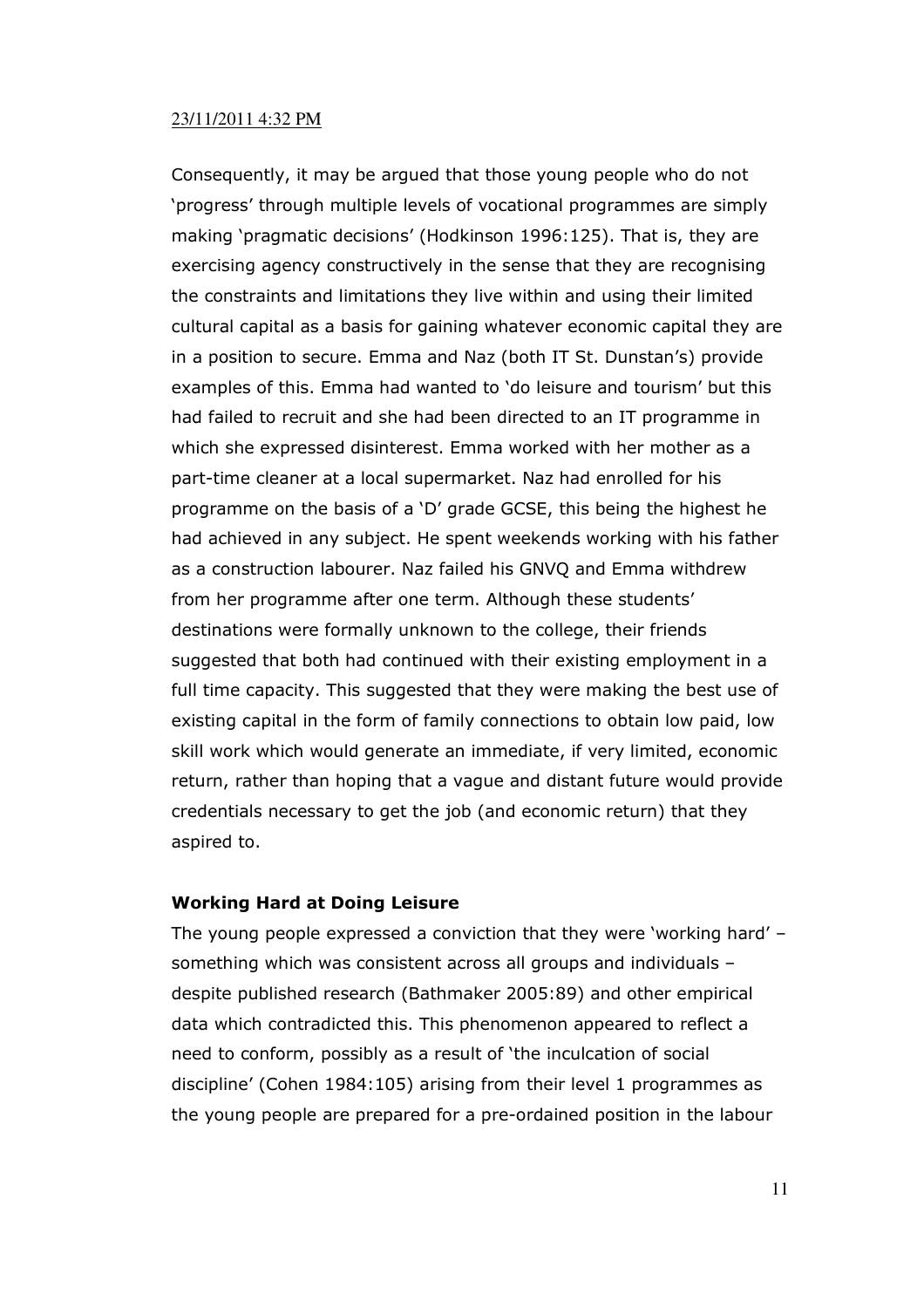force (Helsby et al 1998:74). The students are clear about what holds a value educationally – attendance, motivation and effort (Bathmaker 2005:89) and appeared to perceive themselves to be conforming to this (and thereby demonstrating their value as members of a learning society), despite the fact that they behave 'as if education happens by a process of osmosis' (Macrae et al 1997:505). Failing to conform brings with it the likelihood of becoming an 'outsider' who does not participate in lifelong learning. Whilst these young people might not be able to analyse the impact of social exclusion arising from non-participation in education and subsequent employment in low pay low skill work, they may well recognise that such a process would lead to a loss of their imagined future.

The classroom activity considered by the young people to be 'hard work' was open to three different interpretations. In addition to the perception of hard work by the students, the staff group had a perception that the students lacked concentration skills and my own interpretation was that the students were using the time as an opportunity not to learn, but to negotiate arenas and identities mainly associated with leisure activity. It is apparent that young people experience considerable tension in negotiating between different arenas as they try to reconcile the demands of social lives which are 'pivotal elements of their identities and are equal to, if not more important than, their educational selves' (Ball et al 2000:59), of college and learning towards which they have a somewhat ambivalent attitude, and work or domesticity, both regarded as generally unpleasant necessities. The students all claimed to 'love college' but the focus of this was on maintaining friendships within the group rather than any course-related activity. During classroom observations the activity the students engaged in was primarily focussed on discussions related to social and leisure activities they were planning or had recently participated in.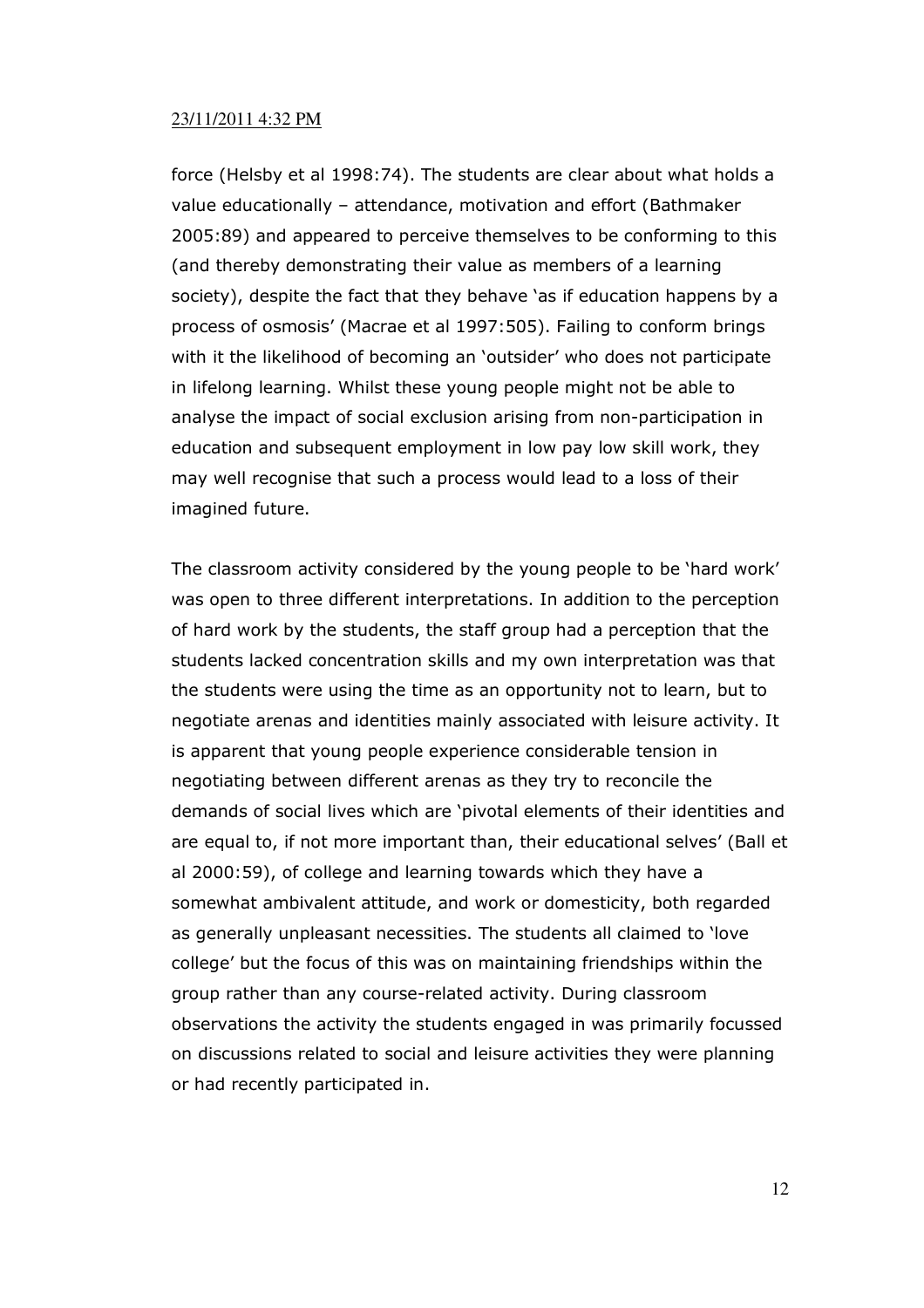Leisure also provided the imperative to work since the social activities the young people engaged in were all expensive. Alcohol use was consistent across both genders and all cultural and religious groups and translated as 'socialising with friends' both in the evenings and at lunch times. 'Hanging around' with friends often also entailed going to a pub or someone's home and drinking alcohol as well as activities such as meeting in town and shopping. Hobbies such as dance and sport also entailed a significant financial outlay as did the use of a mobile phone, the make and model of which were significant in conferring status. However, this leisure activity was critical in providing a form of light relief, something to look forward to in lives that were perceived by the young people to consist largely of the mundane and boring – college, work and domesticity.

The willingness of these young people to invest significant emotional and financial resources into their social lives is indicative not only of the importance they place upon it but also of the fact that they are constructing different biographies, in which their social life forms the most important aspect of their identity, to the extent that learning identities may be abandoned in order to generate the economic capital necessary to pursue social activity. This is consistent with Unwin and Wellington's findings that young people are increasingly seeking out alternatives to full time education (2001:51) and may provide a further explanation for the significant number of students on level 1 programmes who fail to achieve or who do not progress within education. This phenomenon may also be compared with the 'choice biographies' emerging amongst more affluent adolescents where work, leisure and study are 'balanced' and 'flexible' in order to generate more cultural capital and facilitating the presentation of a disconnected transition in a positive light such as a 'good' gap year (Ball et al 2000:68). The high priority placed by the young people in this study on social lives and leisure indicates that these priorities are common across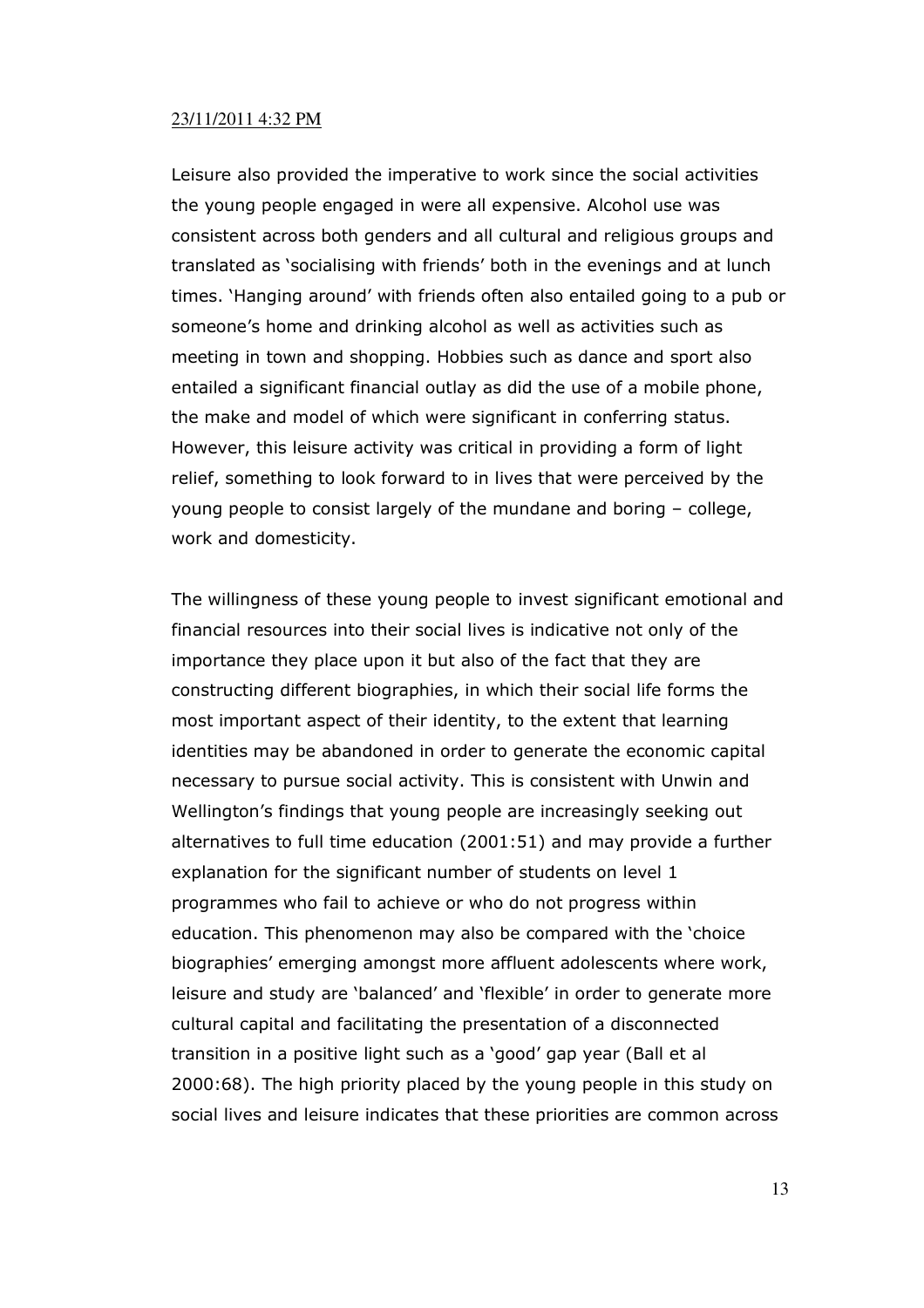social class boundaries although the young people in this study do not have the same material and cultural resources to create a positive choice biography as do their middle class peers. This positioning thus limits both their participation in education and their ability to participate in society as consumers.

Whilst many aspects of their social lives were benign, others were less so and concerned behaviour related to sexual activity, the use of illegal drugs and alcohol. Using individual agency in this way leaves the young people open to judgements such as 'disaffected', 'disengaged' or 'socially excluded'. Social lives which involve aspects that may be subject to such pejorative discourse are articulated in a particular way which provides relief from an otherwise mundane life, in which there are almost no opportunities to change the status quo yet also provides an opportunity to challenge or resist that status quo by indulging in behaviour which is at odds with a wider and more readily accepted culture in society.

However, placing the greatest emphasis on their leisure rather than their learning identities and exercising individual agency in this way will not enable them to engage with the 'system' and negotiate a transition to a professional occupation. A more likely outcome is the development of a form of agency which provides at least an illusion of independence and overtly rejects state sponsored institutionalised education systems. Another form of this is disaffected behaviour in the classroom, stigmatised by government and society but reflecting nonetheless a clear rejection of a system about which many young people have few illusions. Thus, Naz (IT St. Dunstan's) stated that he preferred college to school because 'It's about being treated with respect and no uniform' but continued to exert individual agency in his rejection of the conformist GNVQ culture. He attended sporadically, spoke provocatively, used class time to pursue discussions about leisure activities and rarely submitted any work. Such behaviour reflects an adolescent sub culture which uses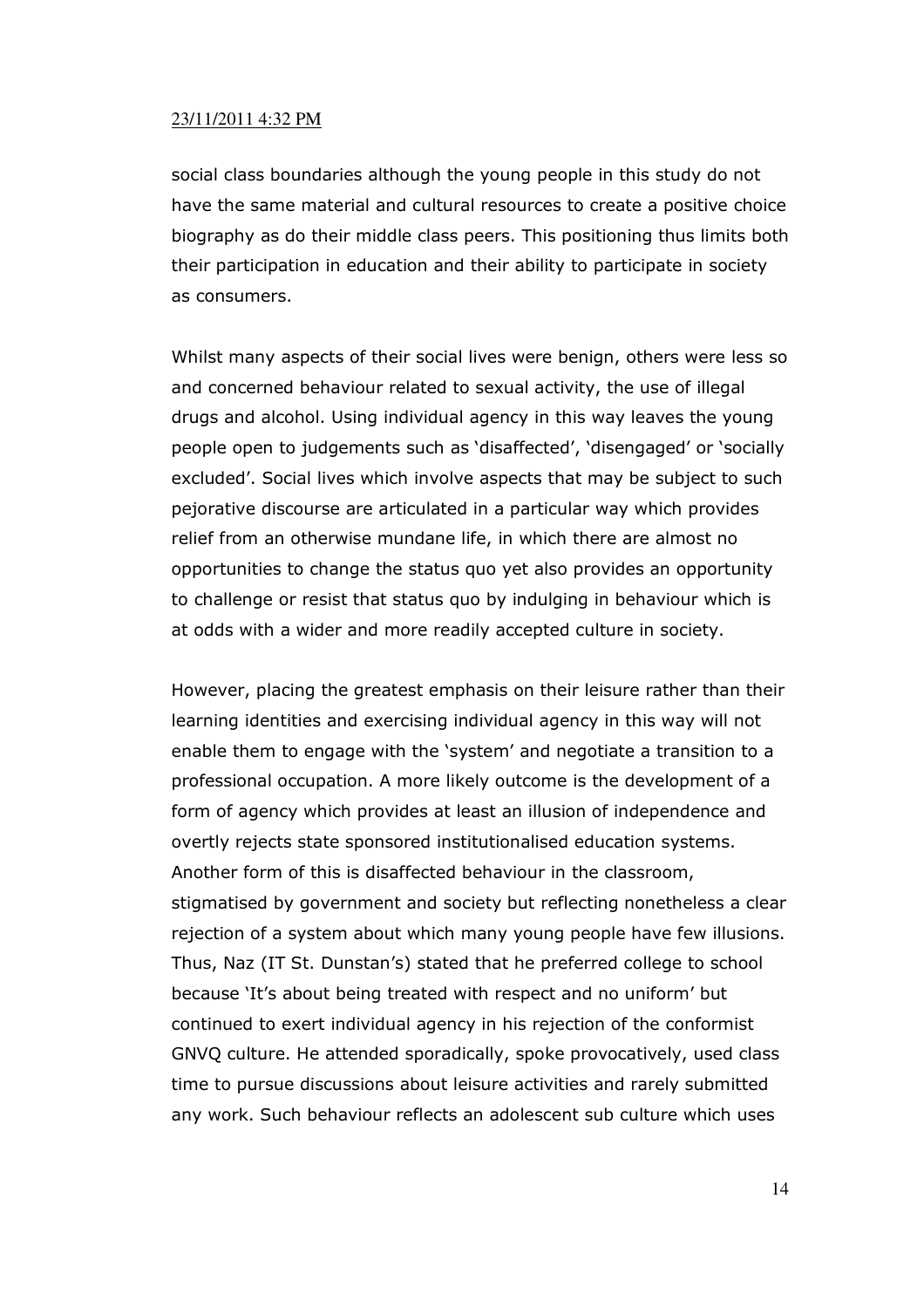dress, language and behaviour 'consciously at odds' with the official culture of the institution and which works in tandem with the schools' distinction between 'good' and 'bad' students as it reproduces the social relations of the wider world (Webb et al 2002:123/124).

## Conclusion

This paper has explored some of the key themes arising from this study and suggests that as the young people involved attempt to develop identities and negotiate their transitions from school to work, a number of things are happening. They are developing identities in which learning, leisure, work and domesticity are synonymous, but where leisure is of the most fundamental importance. Unreal hopes of something better than mundane low skill low pay employment and the lifestyle that that can support rely on sudden, almost miraculous transformations which could place the young person in a position in which they had no financial concerns and would facilitate their engagement with leisure activity whilst simultaneously causing them to be held in a higher regard by the rest of society – valued more, rather than valued less.

This paper has also highlighted the irony that these young people have similar occupational aspirations to their more educationally successful middle class peers but are more constrained by fundamental structural forces and lack the agency and cultural capital to realise those aspirations. There are particular tensions between their verbal commitment to education and lifelong learning rhetoric and other behaviours which are indicative of a more ambivalent, instrumental view of education contrasted with a recognition of the societal value placed on learning and an apparent desire to be viewed as 'buying in' to learning, something which, of itself, confers a degree of societal value. Despite this apparent 'buy in' most of the young people reject a system which can only offer them an extended transition on low value courses.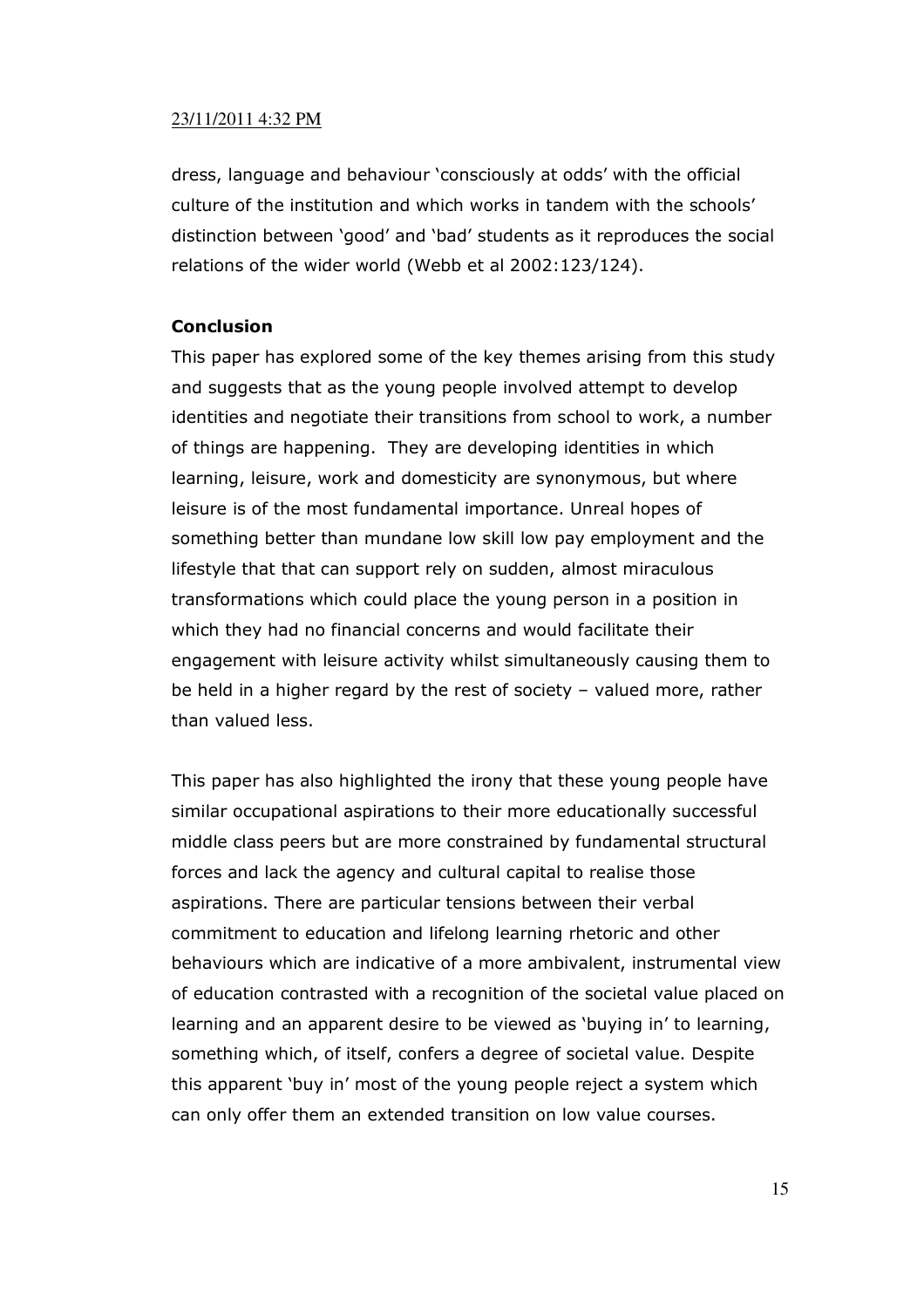Instead, many choose to utilise what limited capital they have in return for low skill, low pay work which can finance their leisure and social activities. In addition, characteristics such as class, gender and vocational education serve to bind each young person more firmly into their allotted place in society – one where they are unqualified, low paid, low status and unvalued and structurally positioned, partly inevitably, to make choices that are not their own and to do low level activities and be 'busy' (rather than engaged in learning) as a preparation for low pay low skill employment. The tensions outlined here are key factors in that most Level 1 students fail to fulfil their aspirations but drift into low skill, low paid employment, denying them opportunities and simultaneously maintaining a status quo in terms of social class structures.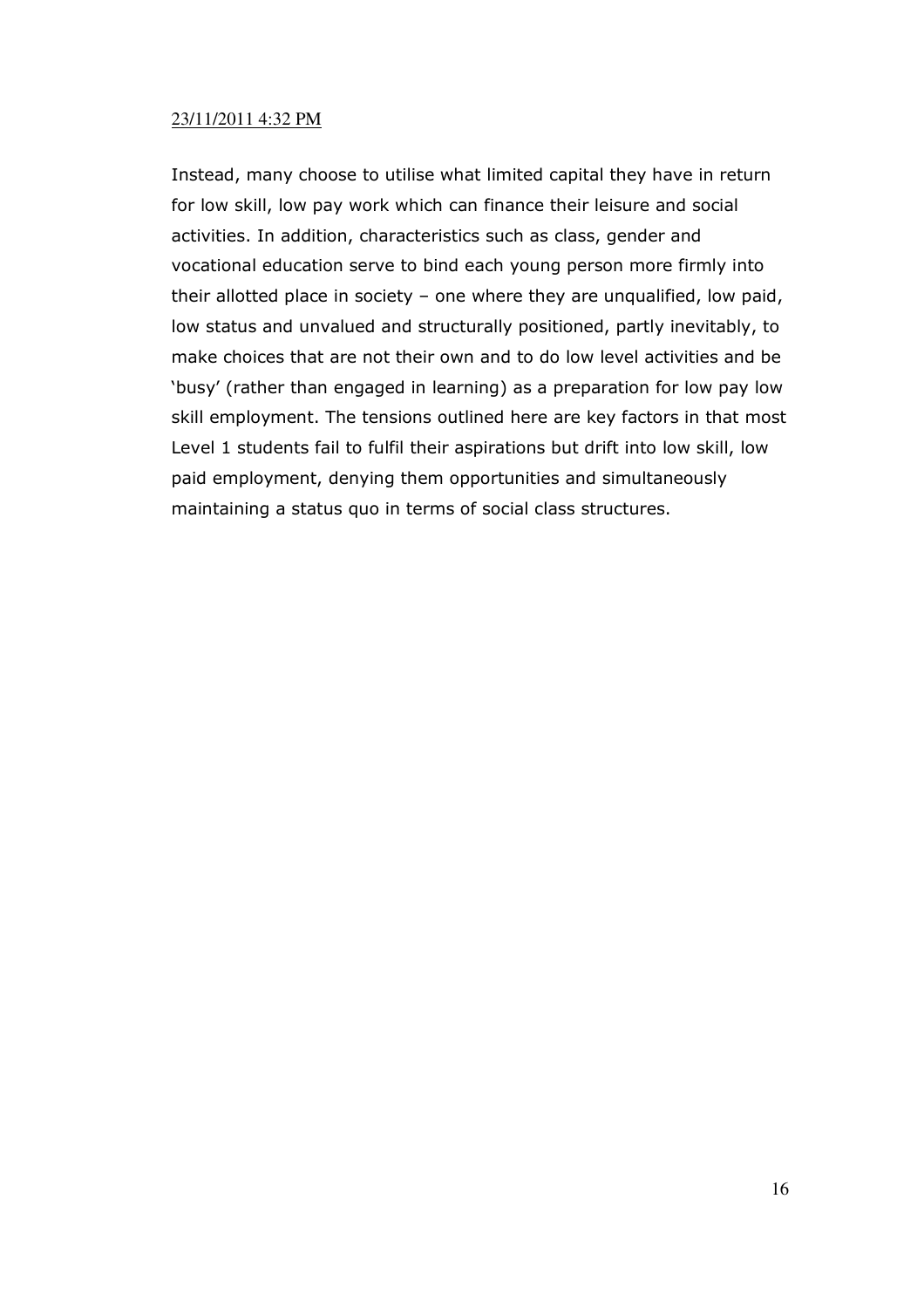## 23/11/2011 4:32 PM DRAFT

# References

Ainley, P. 'Education for Work' in Chitty, C. (Ed. 1991) Changing the Future London: The Tufnell Press

Atkins, L. 'Researching 'With', Not 'On': Engaging Foundation GNVQ Students in the Research Process' Paper presented at the British Educational Research Association Conference University of Glamorgan September 2005

Ball, S.; Macrae, S. and Maguire, M. (1999) 'Young Lives, diverse choices and imagined futures in an education and training market' in International Journal of Inclusive Education vol. 3 no 3 195-224

Ball, S.J.; Maguire, M. and Macrae, S. (2000) Choice, Pathways and Transitions Post-16 New Youth, New Economies in the Global City London: Routledge/Falmer

Bathmaker, A-M (2001) 'It's a Perfect Education': Lifelong Learning and the Experience of Foundation-level GNVQ Students' in Journal of Vocational Education and Training Vol. 53, No. 1 pp 81-100

Bathmaker, A-M. (2005) 'Hanging in or shaping a Future: defining a role for vocationally related learning in a 'knowledge' society' in Journal of Education Policy Vol 20, No. 1 pp 81-100

Bloomer, M. (1996) 'Education for Studentship' in J. Avis; M. Bloomer; G. Esland; D. Gleeson, D. and P. Hodkinson Knowledge and Nationhood London: Cassell

Cohen, P. 'Against the New Vocationalism' in I. Bates et al (1984) Schooling for the Dole the New Vocationalism London: Macmillan Publishers Ltd.

Colley, H. (2006) 'Learning to Labour with Feeling: class, gender and emotion in childcare education and training' in Contemporary Issues in Early Childhood Volume 7 no 1 pp. 15-29

Colley, H.; James, D.; Tedder, M. and Diment, K. (2003) 'Learning as Becoming in Vocational Education and Training: Class, Gender and the role of Vocational Habitus' in Journal of Vocational Education and Training 55, 4 pp 471-497

Ecclestone, Kathryn (2002) Learning Autonomy in Post-16 Education The Politics and Practice of Formative Assessment London:Routledge/Falmer

Edwards, T.; Fitz-Gibbon, C.; Hardman, F.; Haywood, R. and Meagher, N. (1997) Separate but Equal? A Levels and GNVQs London: Routledge